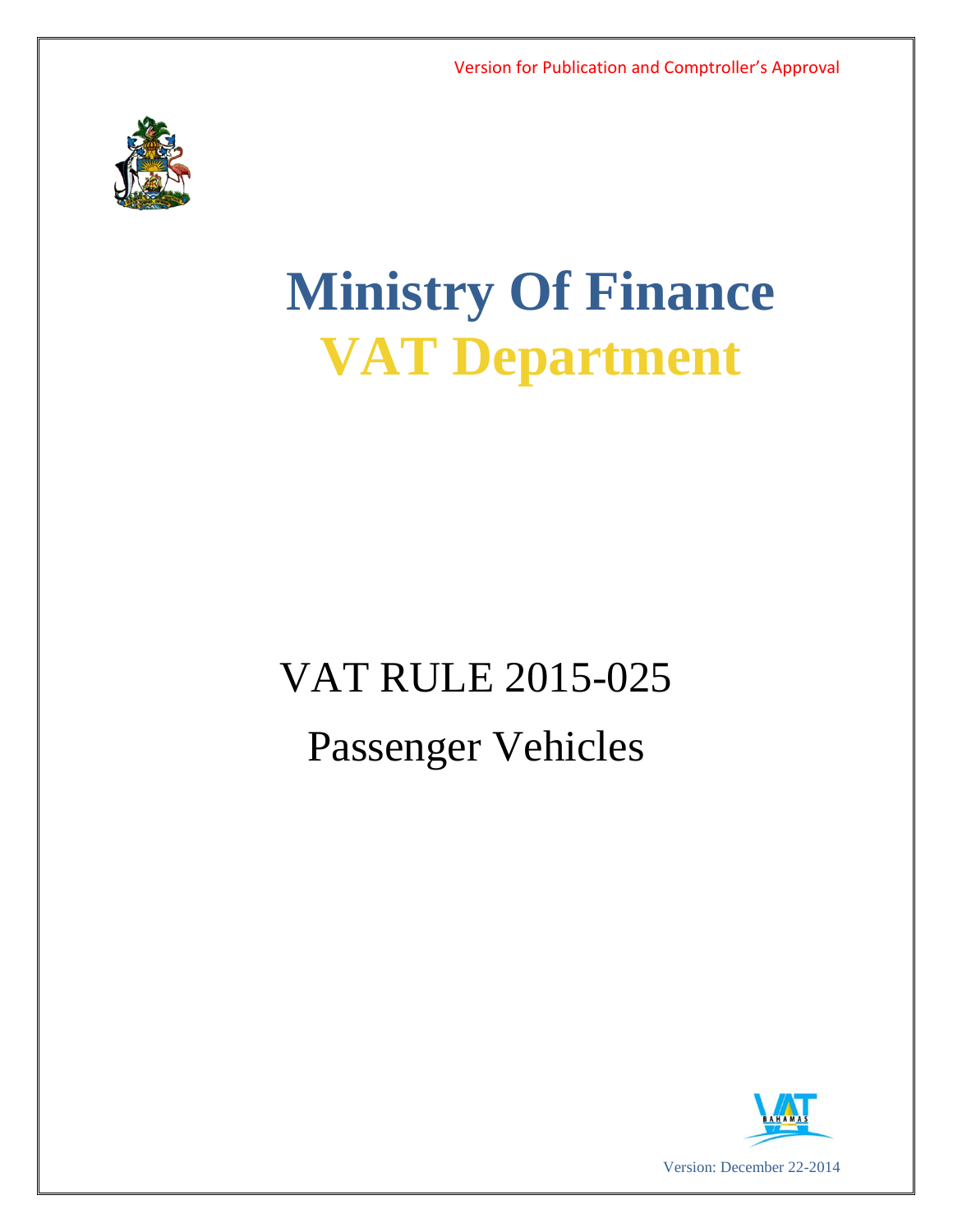### **VAT RULE 2015-024 Passenger Vehicles**

#### **A. Authority**

This Ruling is made under section 17 of the Value Added Act, 2014.

#### **B. Legislation**

All legislative references are to the Value Added Tax Act, 2014 and/or the Value Added Tax Regulations 2014, unless otherwise stated.

#### **C. This Rule applies in respect of:**

Section 50(5)(c) of the Value Added Tax Act, 2014

#### **D. Application of Rule**

This Rule is for the purpose of specifying the conditions under which input tax can be claimed on passenger vehicle and is to be used in situations where vehicles fitting the description of passenger vehicle are used solely for business purposes.

#### **E. Comptroller's Rule**

- 1. Where the passenger vehicle is used exclusively for the furtherance of the business activity, the total input tax incurred shall be recoverable.
- 2. This rule does not allow VAT to be reclaimed on passenger vehicles used for personal benefit either in part or whole by directors, or employees or persons who are allowed the use of a vehicle owned by the business as part of their compensation.
- 3. The passenger vehicle must be registered in the name of the VAT Registrant to qualify for the claim of input tax credit.
- 4. This rule does not apply to any input VAT incurred on vehicles **NOT** licensed or hired in the name of the company.

#### **F. The period for which this Rule applies**

This Rule shall apply for the period beginning on January  $1<sup>st</sup>$ , 2015 until it is withdrawn or replaced.